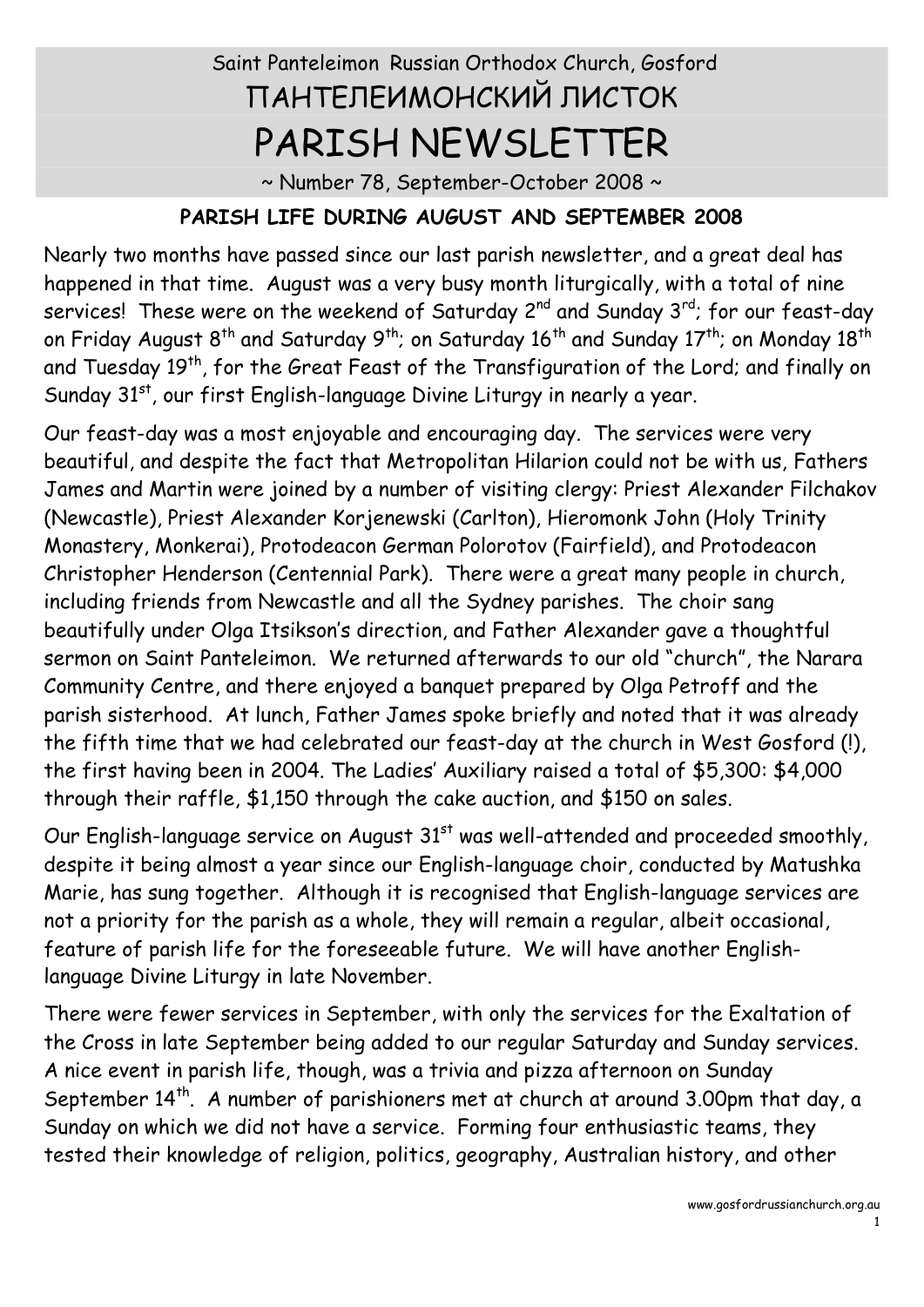topics. The victorious team included Anna Carles, Elizabeth Carles, and Chris Dowling. All stayed for pizza afterwards. Many thanks to Paul Pereboeff for organising this enjoyable afternoon! Our next social activity will be the annual parish picnic day on October  $6<sup>th</sup>$ , the Monday of the October long weekend, a leaflet concerning which is enclosed. We hope to have some more social events for parishioners and friends over the summer months.

Parish Council met early in August and September. It was reported in the August newsletter that Parish Council had decided to reduce regular mortgage repayments to the minimum possible for the foreseeable future. As it turned out, this was not possible without renegotiating the loan, and so some serious thought was given to the possibility of a debt elimination appeal, a not overly-ambitious task given the fact that less than \$36,000 now remains to be paid. Further information concerning this appeal will be forthcoming shortly.

## **PARISH LIFE: OUR 2007-08 ANNUAL GENERAL MEETING**

From 2003 onwards, it has been our practice to hold the parish Annual General Meeting (AGM) at the beginning of November. This did not occur in 2007, with our 2006-07 AGM taking place in early 2008. The delay was in part to ensure that our financial reporting was accurate.

There has been a great deal of work done since then to ensure that our financial record-keeping and reporting remains accurate and accessible. Work has recently commenced to put in place clear guidelines and procedures for parish administration, particularly financial administration, and to ensure that the auditing process at the end of every year is thorough and meaningful. An inventory of fixed assets has also commenced. As this work will take some time to complete and as an audit report is a necessary feature of the AGM, the 2007-08 AGM will again be held over until early in the New Year, probably some time in February. Further information will be provided to parish members in due course.

## **PARISH LIFE: SPRING SCHEDULE OF SERVICES**

The Spring (September, October and November) 2008 Schedule of Services has now been available in church for some time. As of September 23<sup>rd</sup>, it was also available on the website. October and November will be quiet months, with no services apart from those regularly scheduled.

## **PLANNING AHEAD: PARISH LIFE IN 2009**

A number of people have asked about services in 2009. God willing, we will have services for the Great Feast of the Nativity of Christ, or Christmas, on Tuesday January 6<sup>th</sup> and Wednesday January  $7<sup>th</sup>$ . Some thought has been given to the possibility of a Christmas party or "yolka" on Saturday January  $10<sup>th</sup>$  or thereabouts. There will be a two-week break without services before Orthodox Christmas: our last service for 2008 will be on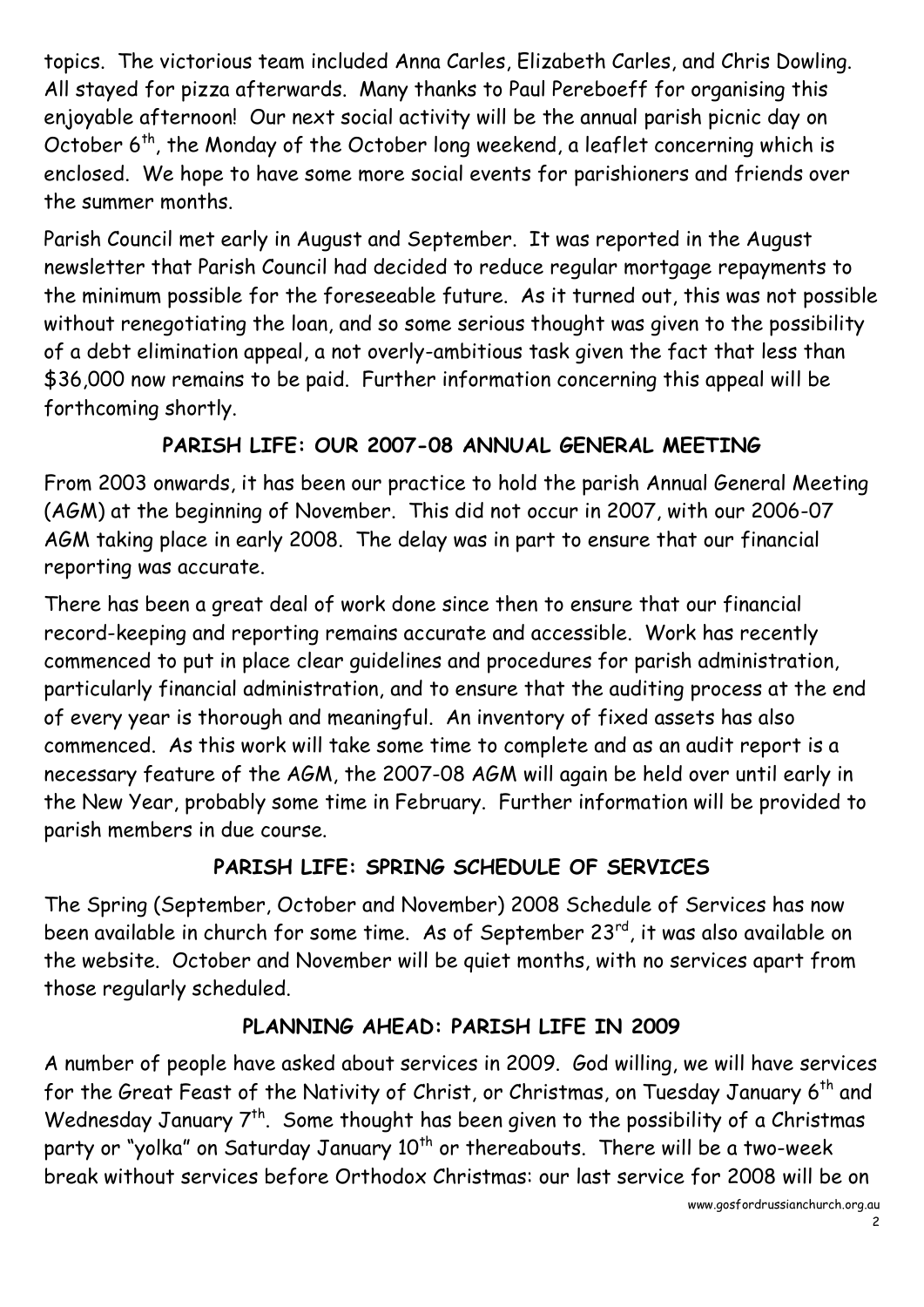December 21 $^{\rm st}$ , and our first service for 2009 will be on the evening of January 3 $^{\rm rd}$ . In all likelihood, there will be a pre-Christmas clean-up that morning. We plan to have the Greater Blessing of Water on January 18<sup>th</sup>, the Eve of Theophany, with Father James blessing homes that afternoon and throughout the following week. Great Lent begins on Monday March 2<sup>nd</sup>, and we hope to have blini (pancakes) and Forgiveness Vespers the preceding day. Pascha falls on Sunday April 19<sup>th</sup> 2009, and this year it will be our turn to have the full midnight service, followed by a festive meal together. Please mark these dates in your diaries!

#### **METROPOLITAN HILARION'S MOVEMENTS**

In early September, Metropolitan Hilarion departed Sydney for San Francisco. He had spent a busy two months in the Australian and New Zealand Diocese, having visited most parishes with the relics of Grand Duchess Elizabeth and Nun Barbara. In San Francisco he participated in a meeting of the Synod of Bishops, and presided at the consecration of a new vicar bishop for the Western American Diocese, Bishop Theodosius of Seattle. Metropolitan Hilarion has since traveled to the East Coast, actively participating in the life of the Eastern American Diocese. Significant coming events include the consecration of two new bishops, and the liturgical commemoration of the centenary of the repose of Saint John of Kronstadt. Vladyka Hilarion will return to Australia in late December in time to be present at the Diocesan Youth Conference and a concurrent Pastoral Conference to be held on the Gold Coast. We hope to have him visit our parish early in 2009.

## **REPOSE OF PRINCE MICHAEL ROMANOFF**

Prince Michael Andreevich of Russia (15 July 1920-22 September 2008) was a descendant of the House of Romanov that ruled Russia from 1613 to 1917. A long-time Sydney resident, he reposed on 22 September 2008.

Prince Michael was born in Versailles, the second child and eldest son of Prince Andrei Alexandrovich of Russia and Donna Elisabetha Ruffo (1886-1940). He was a grandson of Grand Duke Alexander Mikhailovich and Grand Duchess Xenia Alexandrovna of Russia and a great nephew of Tsar-Martyr Nicholas II, the last Emperor of Russia.

Michael lived with his parents and his grandmother Grand Duchess Xenia in exile at Frogmore Cottage on the grounds of Windsor Castle and later at Wilderness House until he enlisted to serve in the Royal Navy during World War II. During the war Prince Michael served in Australia with the Fleet Air Arm. He moved here permanently following the conclusion of the war and became an aviation engineer.

Prince Michael was protector of the Sovereign Order of the Orthodox Knights Hospitaller of Saint John of Jerusalem which was formally under the protection of his father Prince Andrei and uncle Prince Vasili. He was also vice president of the Romanov Family Association.